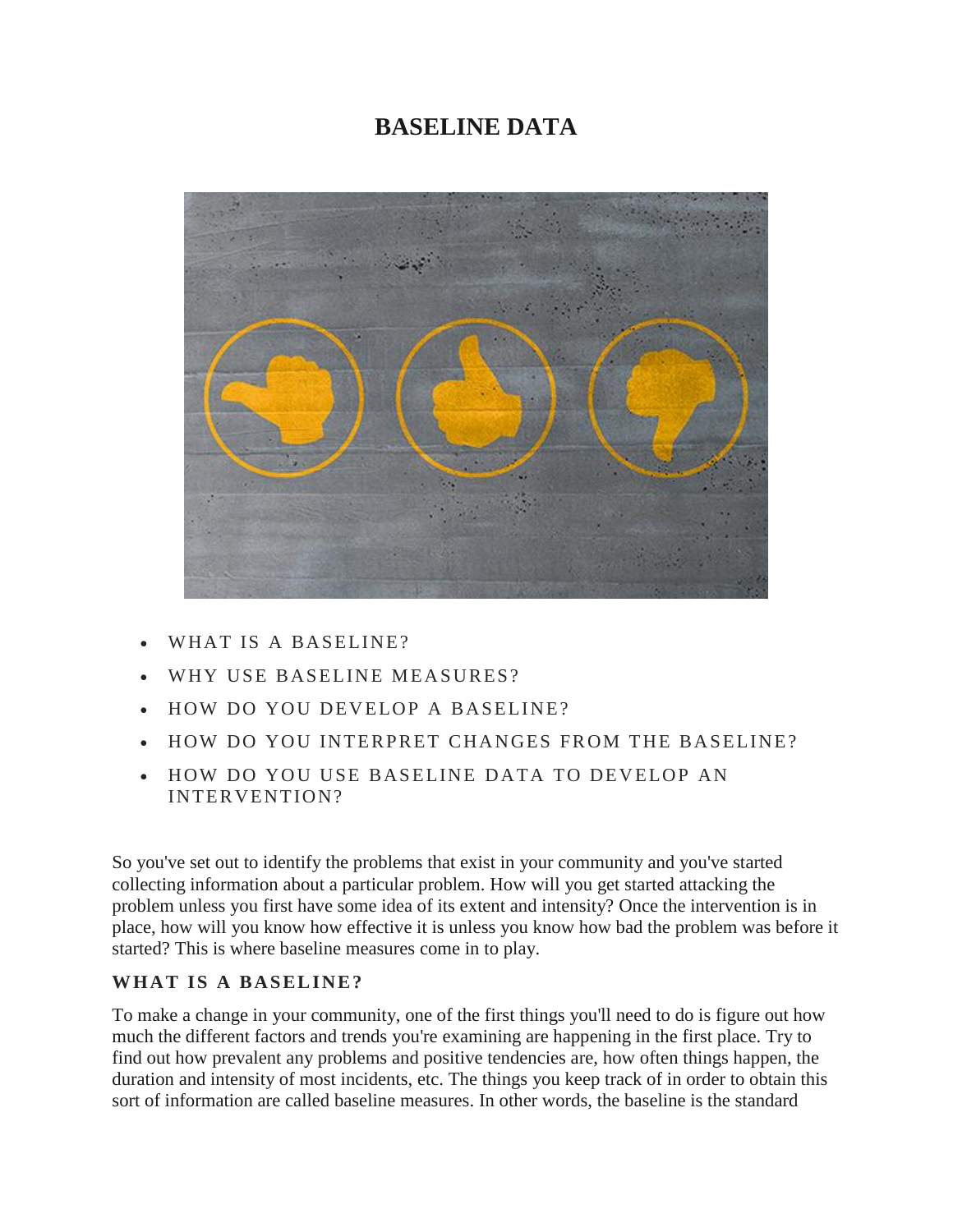against which you will measure all subsequent changes implemented by your program. We call them baselines because they're usually shown as lines in graph form to easily show changes over time.

Here's how baseline measures work. Suppose you've observed a high rate of teenage pregnancy in your community, and your organization decides to do something about it. So you gather statistics over a one-year period about the number of reported teen pregnancies, and then you measure again, comparing the new figure against your baseline. Depending on whether the numbers have gone up, gone down, or stayed about the same, you'll know whether or not your intervention is working.

Let's look at some other examples of baseline measures from everyday life.

#### **Examples: Baseline measures in everyday life**

- A mother hears her baby crying. She knows from past experience how and when her baby usually cries -- that's her baseline. Because of that, she can tell this time around whether the baby is crying just because he's fussy, or whether there might be something to worry about.
- Rafael gets up in the morning and doesn't feel well. He makes that judgment based on knowing how he usually feels when he gets up. That usual feeling, based on past experiences, is his baseline. He uses it to help decide whether he should get up and go to work, or call in sick and get some rest.
- Your friend Marisol tells you you're looking good. She knows how you usually look- that's a baseline for her. If you're looking particularly rested, or tanned, or fashionable, or bright-eyed this morning, Marisol notices and comments.

All of these simple everyday examples involve baselines. Sometimes people may call them other names: reference points, adaptation levels, anchors, or norms, for example. But whatever we call them, we all have them and we all use them. In a way, they are essential for all of us in making judgments about people and things. Without baselines, it would be much harder to navigate our way through the world.

Most everyday baselines are casual and informal. We may not even notice them; we certainly don't measure them. In making decisions about community actions, and about public policies in general, however, we sometimes take baselines a lot more seriously. For example, every month, the Consumer Price Index is released by the Bureau of Labor Statistics. The numerical value of that index, which tells us whether the cost of living is going up or down, relies on a baseline. Likewise, many other indices, including stock indices (e.g., the Dow Jones), local quality of life indicators, et cetera, rely on baseline measures.

Interpretations against a baseline are the way most policy decisions get made. If a new law has raised the penalties for drunk driving, has drunk driving decreased? What kinds of activities will draw visitors to local parks, based on data we already have on park use? Good decisions in these cases and countless examples more will depend on good collection and utilization of baseline data. Comparison to a baseline is the standard against which policy success is judged.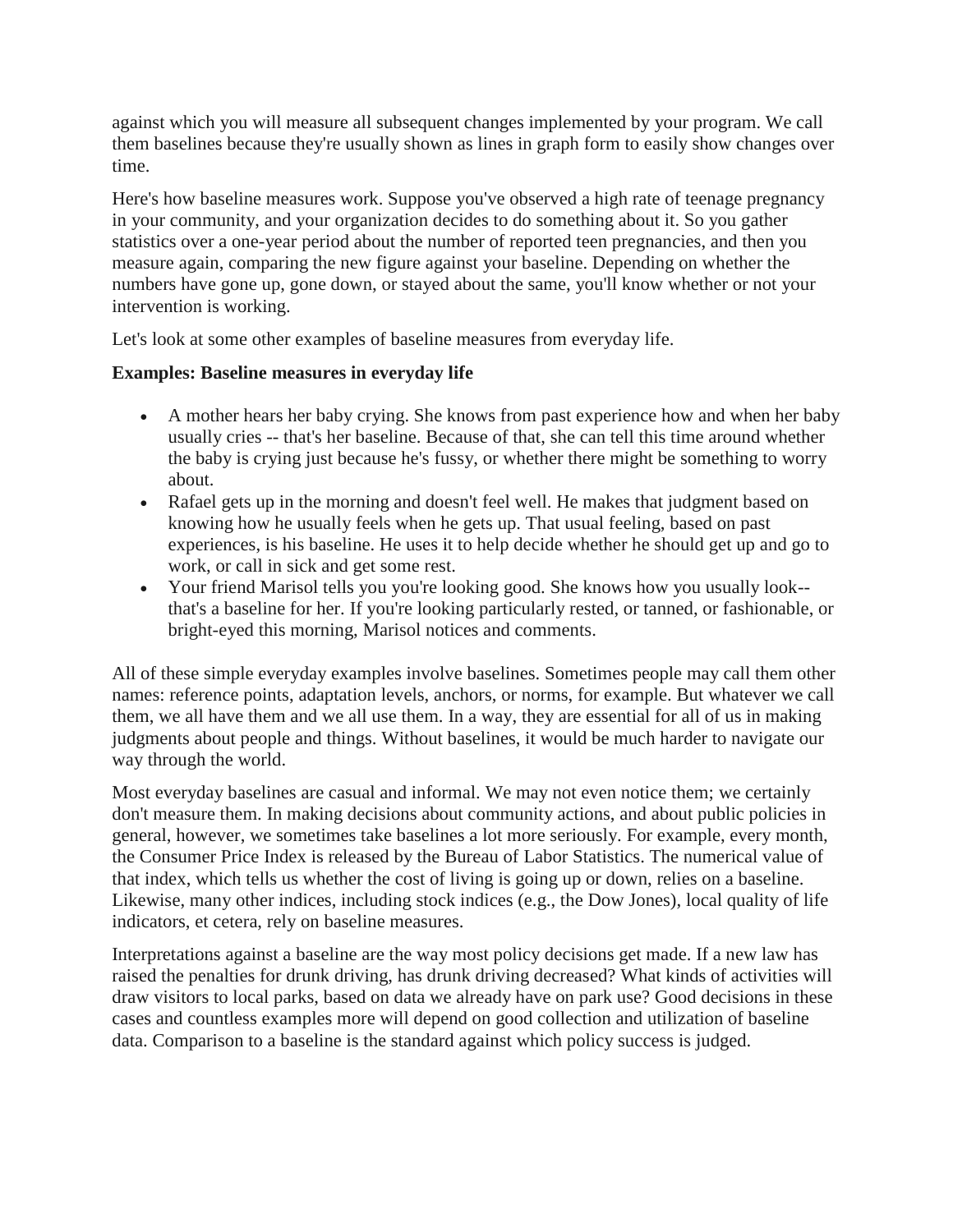Experts generally consider determining baseline measures of behavior to be the first phase in any sort of behavior modification program, followed by implementation of the program and finally a follow-up phase in which the results are measured and analyzed.

# WHY USE BASELINE MEASURES?

# BASELINE MEASURES CAN TELL YOU WHETHER YOUR EFFORTS ARE WORKING.

To plan a truly effective program, you have to know how much of an effect your efforts are having. You need to have an idea of the level of the problem without your efforts being a factor to know whether you're really making a difference at all. Recording baseline measures, which you can then compare with whatever the numbers are after your intervention has started, will help you figure that out.

### **A baseline can help you make sense about something that might be too massive and complicated to understand otherwise.**

A question like How well are our schools working? might be overwhelming to try to answer. However, keeping track of baselines, such as standardized test scores or high school graduation rates, can help you better understand the bigger picture.

#### **A baseline can help you decide whether this is a good time to start an intervention or whether a particular intervention is appropriate**.

Say you're working to decrease fatal car accidents in your county. One of the ways you're thinking about doing this is to start a program to encourage seat belt use. Getting some idea of how many people in your county are consistently using their seat belts will help you decide whether you should spend any time and resources on such a project. The rate of seat belt use will be your baseline measure. If 98% of local citizens are already using their seat belts most of the time, you may want to explore other possible interventions.

#### **Baseline measures can sometimes tell you if an intervention isn't necessary at all.**

**For example,** community leaders may be crying out about an increase in gang-related activities among youth and demanding programs to discourage it, but a good, accurate baseline measure of juvenile delinquency rates could show you that there really isn't a problem at all.

#### **Baseline measures can help you tell if you're using methods that aren't working**.

If there is no change in the behavior compared to the baseline, you can stop wasting your time with an ineffective method.

For example, let's say you're working to increase the numbers of pregnant women in your city getting prenatal check-ups, and you've decided to use a series of public service announcements to do this. By comparing the number of women receiving prenatal check-ups after a given period (such as a month or six weeks) to your baseline measure the number of women receiving prenatal check-ups just before the public service announcements started running you can decide whether the numbers have improved enough to warrant continuing with the public service announcements. Maybe the numbers are increasing and you'll decide to continue running the public service announcements, or they may be remaining steady or even decreasing, in which case you might want to consider trying another method.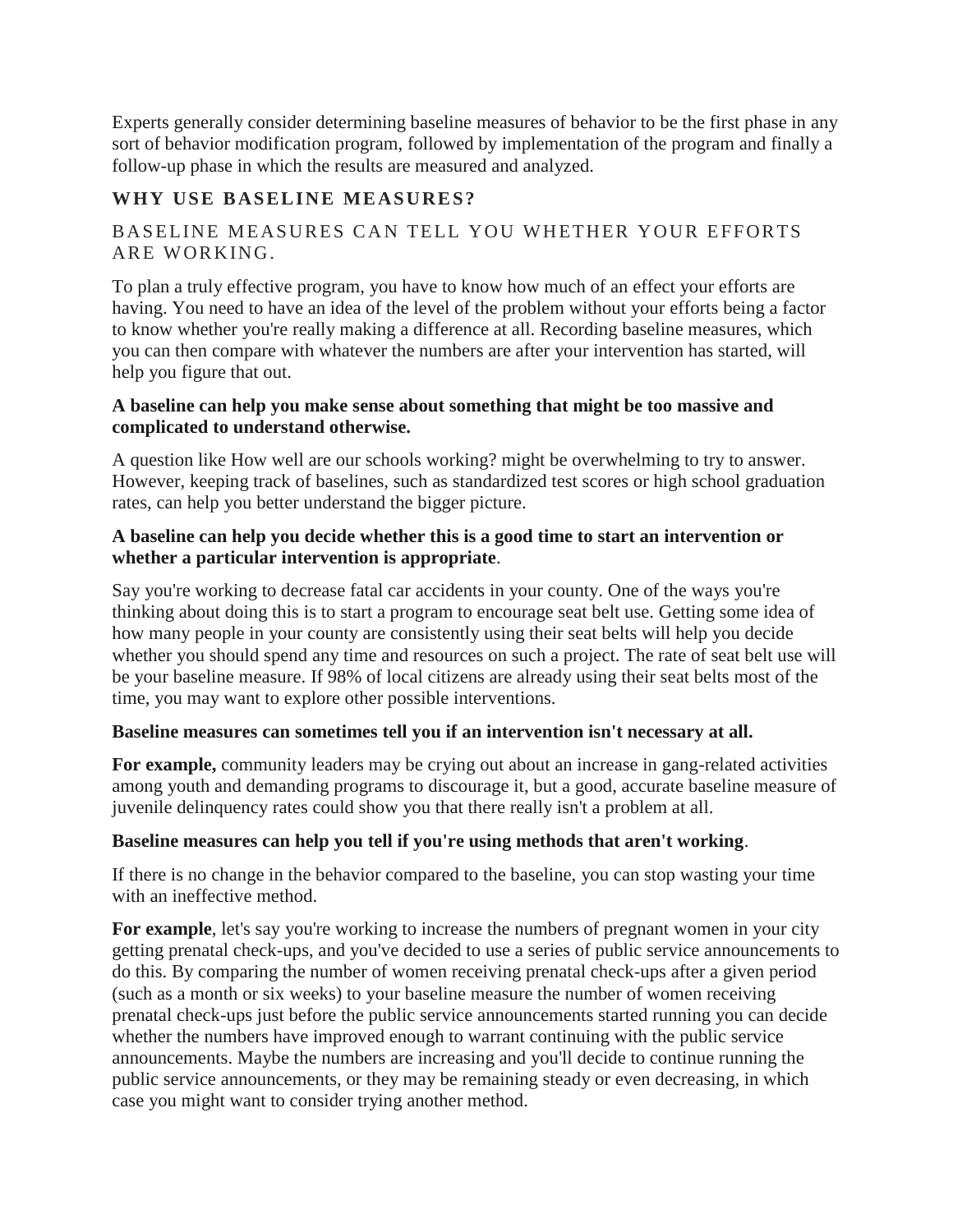*Keep in mind, however, that your method or intervention may take some time to produce the desired effect*. Behavior change may not show up immediately. Be sure to wait a while before concluding that a method or an intervention isn't working. It could be that it just needs more time.

# **HOW DO YOU DEVELOP A BASELINE?**

# PICK AN INDICATOR OR INDICATORS THAT BEST REFLECT THE BEHAVIORS THAT ARE MOST IMPORTANT TO YOU.

An indicator is anything that is measurable that can be used to identify a change in trends. An indicator can be the number of alcohol-related car accidents per county per month throughout your state, the number of people requesting a particular pamphlet that your organization distributes, or the number of pregnancies among teenagers in your community in a year.

The indicator needs to be relevant: it should tell you what you need to know.

# **Ask yourself these questions:**

- Does this represent what's most important and pertinent to our community?
- Does this show some facet of the long-term well-being of our community?
- Is this measure showing what it's supposed to measure and not some by-product?
- Can this measure be compared to progress in similar communities on this issue?

Below is an example of a group selecting a baseline measure to use in tracking the effectiveness in one of its programs.

#### **Example: An anti-gang project for urban high school students**

Some indicators that you might want to consider using as your baseline measures could be rates of:

- Students involved in extracurricular activities and church groups
- Drug and alcohol use
- Students wearing gang colors
- Students in counseling programs
- Students in conflict resolution programs
- After-school and weekend employment

If one of the things your group is planning is an after-school discussion group, then the first indicator would probably be a good one for you to use as a baseline measure, because it should give you a good idea of the numbers of students who might be likely to participate in an afterschool activity.

# FIND MEASUREMENTS ON THOSE INDICATORS.

Once you've chosen indicators, decide exactly what you're going to measure, and for how long.

For example, will you measure violent gang-related incidents on school property during the school year? Will you measure the number of alcohol-related automobile fatalities over a fourweek period[?It's possible that someone else has already measured these things;](http://ctb.ku.edu/en/table-of-contents/assessment/assessing-community-needs-and-resources/collect-information/main) if so, then you'll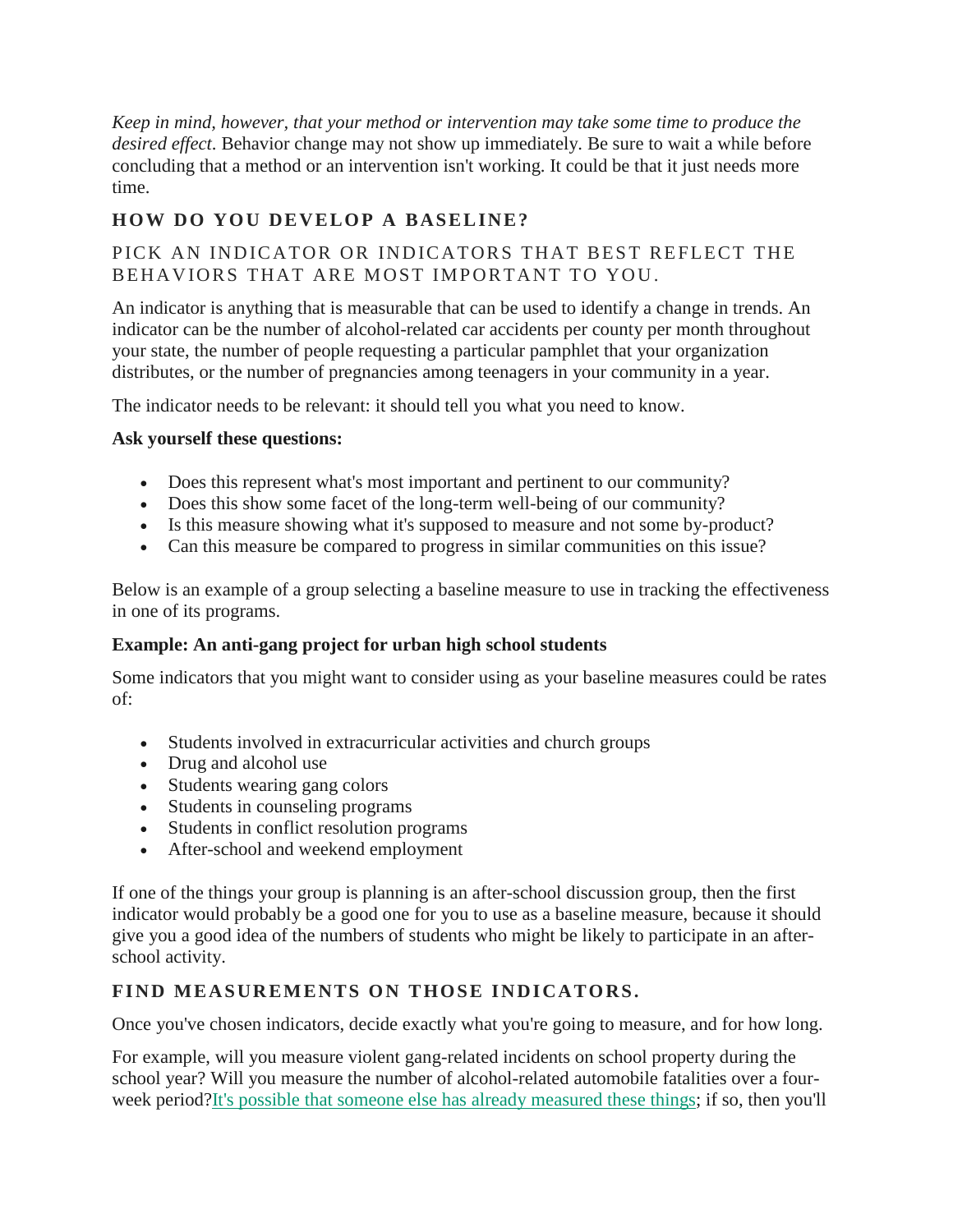just need to verify (and, if necessary, update) the information. Otherwise, you or someone else will need to go out there and measure them.

### **Some things to consider if you're doing the measures yourself:**

- What characteristics of behavior should be measured? Some of those characteristics include frequency of behavior, rate of behavior, percentage of occasions the behavior occurs, and duration of behavior.
- Under what conditions should you collect data?
- Will you observe continuously or do sampling? If sampling, how often to do so?
- Will you collect data for given periods of time, or by intervals? If for given periods of time, how long will those periods be? If by intervals, how long will the intervals be?

**Remember** that a good baseline will include information gathered at several points over a period of time, rather than simply a snapshot of information gathered over, say, a single weekend.

# **HOW DO YOU USE BASELINE DATA TO DEVELOP AN INTERVENTION?**

# DECIDE WHICH PROBLEM(S) TO ADDRESS

Based on the data, [decide what problem\(s\) should most be addressed by your group or coalition.](http://ctb.ku.edu/en/table-of-contents/assessment/assessing-community-needs-and-resources/analyzing-community-problems/main) What looks like it most needs to be dealt with? Is it something you can reasonably expect to be able to change?

# IDENTIFY PRIMARY TARGETS OF THE INTERVENTION

This means deciding who your intervention will be aimed at. A given group of people? An institution? Decide how their behavior helps produce and maintain the problem. Figure out what your research results suggest about relationships between the problem(s) and the behaviors of the targeted group.

# DEVELOP AN ACTION PLAN

- [Set a behavioral goal for the intervention](http://ctb.ku.edu/en/table-of-contents/structure/strategic-planning/develop-strategies/main)
- Study what knowledge and information you already have about the community and the problem to decide what procedures to use.
- Decide who will be in charge of making the behavior change(s).
- Determine how to involve those affected by the problem(s) in the solution.
- Study other models of change. What existing methods for dealing with the behaviors have been successful in similar communities?
- Decide how you will go about [explaining the intervention to the public.](http://ctb.ku.edu/en/table-of-contents/participation/promoting-interest)

Get going! With the knowledge you've gained from checking your baseline measures, you will have a much better chance of making real changes in your community, and you can [use those](http://ctb.ku.edu/en/table-of-contents/structure/strategic-planning/identify-action-steps/main)  [measures to monitor your success.](http://ctb.ku.edu/en/table-of-contents/structure/strategic-planning/identify-action-steps/main)